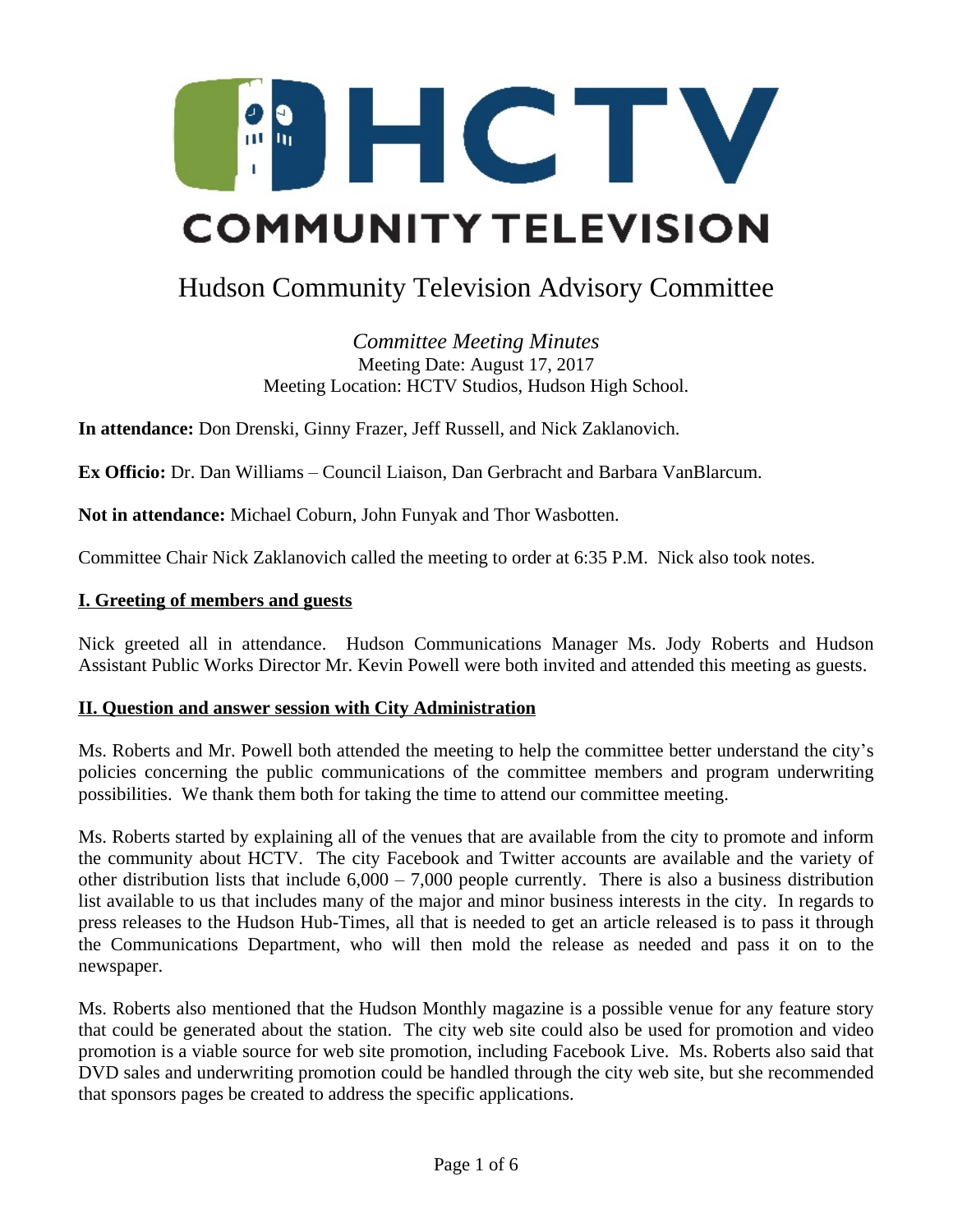## **II. Question and answer session with City Administration, continued**

Ms. Roberts suggested that the committee look into how the Ellsworth Meadows Golf Club, which is also a city entity, uses the city communications methods to promote the course. She suggested that HCTV could do similar city web site or independent promotion, like that done by Ellsworth Meadows.

Don Drenski wanted to clarify that we were discussing the committee function and not the Friends of HCTV group. He wanted to make sure that the discussions that we were having were focused on the committee operations. Ms. Roberts added that the Friends of Hudson Parks, which is similar to the idea for the Friends of HCTV group, provides their own press releases, but also provides those releases to the city for promotion via the city sources. Ms. Roberts clarified that there is less restriction with the Friends of operations, rather than the formal committee, but both have access to the city for promotional purposes.

Ginny Frazer asked for clarification on the possibility of producing and selling programming that would not be scheduled on the HCTV channels. Ginny also asked about charging other city departments for video production work performed by HCTV staff.

Answering the second question first, Mr. Powell said that station management has been compiling information on staff hours that could be charged to other departments and that the city is currently looking into charging those hours to the respective city departments. Dr. Williams stated that the city does not currently have a system for back charging and that solid discussions within City Council concerning the matter has not yet taken place.

In regards to Ginny's question about selling produced material that is not scheduled on the station, Dan Gerbracht said that copyright restrictions to items like plays and musicals may restrict the station's ability to sell recordings of copyrighted performances, but that all copyright houses have different rules and each case would have to be investigated individually. Dan also said that there would be no way of telling if selling a performance DVD would be cost effective for the station. He also said that the station is not required to schedule everything the staff records. The "must air" restriction on the station only pertains to public access productions, not staff recorded projects.

There was a discussion about the cost currently charged for DVD copies. Ms. Roberts felt that the current \$10 per copy charge was too low, but Dan responded with an example that the number of purchased DVD copies of the High School graduation ceremony has decreased from 200 several years ago to 80 most recently. The thought is that the decline in sales is caused by the changes in technology, such as the online availability of the program has resulted in less DVD sales.

Dan thought that it might be worthwhile to create a sign that could be posted at each event where DVD sales could be possible to promote the DVD availability. He mentioned that the station is currently working with the Western Reserve academy graphics department that could produce such a sign.

Don suggested that each performance event that is recorded could include a promotion of DVD sales in the printed program for the event. Dan added that it should be a simple action to have whatever group is hosting a recorded performance pay the access fee to have it recorded and sold via DVD, Blu-Ray or thumb drive.

Nick asked for a clarification on committee member submittals to the newspaper of letters to the editor on station operations. Ms. Roberts responded that the social media policy of the city would weigh in on any communications printed in the paper.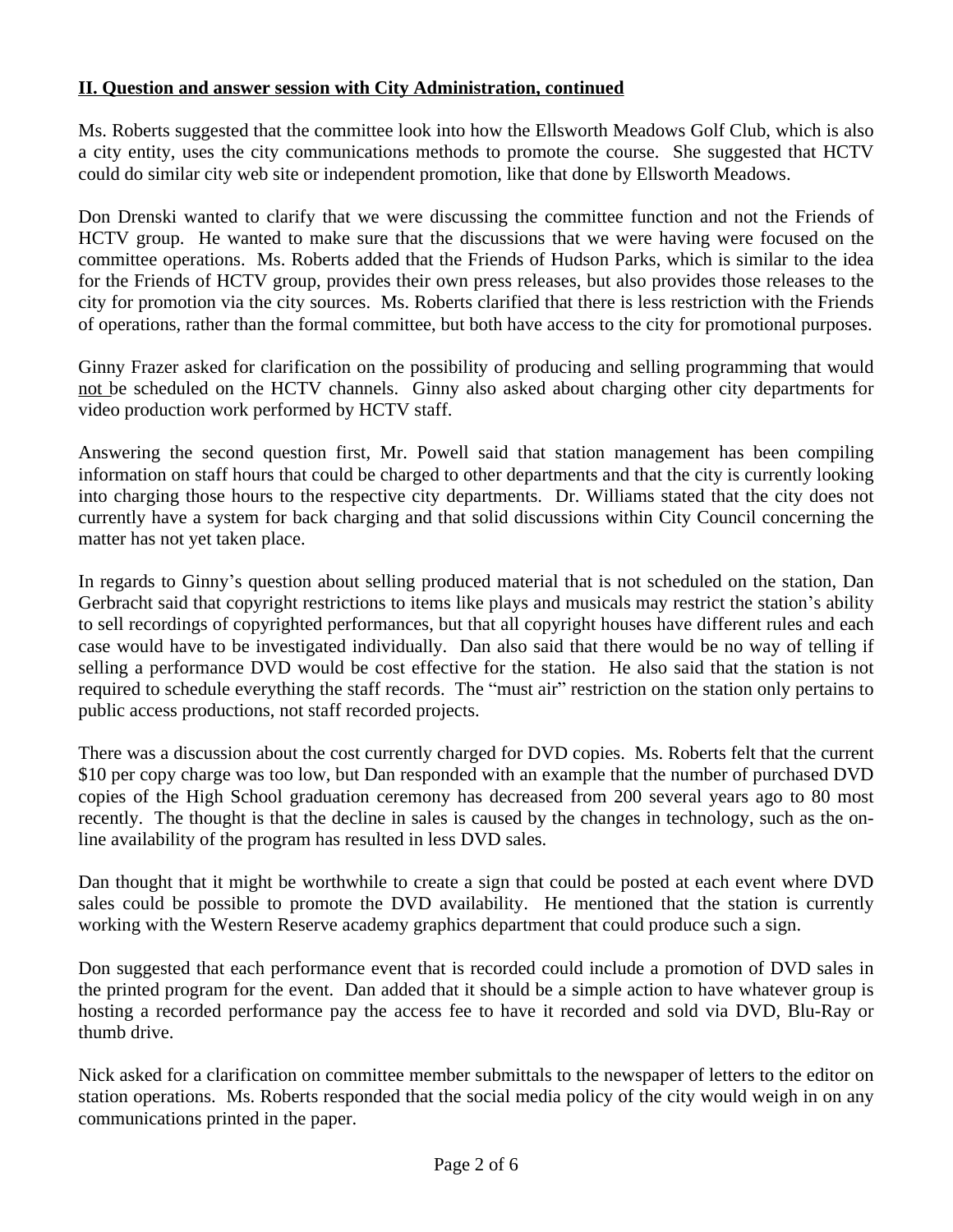# **II. Question and answer session with City Administration, continued**

Ms. Roberts added that letters to the editor from the committee are permitted, but it must be stated clearly that the submittal is from the committee and the city should see the submittal before it goes to the newspaper. The committee members are free to comment on other city issues as concerned citizens, but not as members of the committee and the separation from the committee needs to be specified.

Don said that he felt that all communications from the committee should go through and be approved by the city communications department, before being released to the media. Ms. Roberts agreed with Don's interpretation and said that by using that procedure, City Council would also be aware of the communication.

At this point, committee member John Funyak arrived and informed the committee that he will need to resign from the committee for personal reasons. We regretfully accepted John's decision and Nick asked him to send something in writing concerning his decision, so that the Council Clerk can be officially advised of his decision to resign.

Ginny asked about publicity concerning the recent management changes at the station. Ms. Roberts said that generally, personnel changes are not published, but perhaps all of the other recent changes at the station (name change, logo change, signal improvement, new studio set, etc.) could all be tied together into a release. Ms. Roberts said that just such an article could be created and she would then see that it is posted in the appropriate venues that are available, including a photograph of the new station managers.

Mr. Powell asked about the idea of opening the station for an open house, for promotion purposes. Dan replied that the station had previously been open during the annual Pancake Breakfast event at the High School and very few people made the trip from the event down to the station.

In an attempt to clarify any remaining doubt concerning committee communications, Dan said that he would send the city's media and social media policy to the members.

Ms. Roberts added that if the committee would like to write an article about what we are working on, including the attempt to get the Friends of HCTV off the ground, she would also be willing to post such an article, separate from the station changes.

Ms. Roberts suggested that the committee should make a strong effort to participate in city events, such as the Farmers Market and the Taste of Hudson, particularly if the committee will be soliciting underwriting opportunities.

The discussion switched to the committee's need for a new committee member. While the city charter permits the committee to be composed of less than seven members, the members in attendance felt that the empty position should be filled, if for no other reason than to have a greater opportunity for a quorum at each meeting. Dr. Williams said that it would be up to Council to decide to fill the recently vacated position, or to wait until other committee openings occur.

# **III. Approval of Previous Meeting Notes**

The draft notes from the July 20, 2017 committee meeting were approved as written and will be posted to the City web site.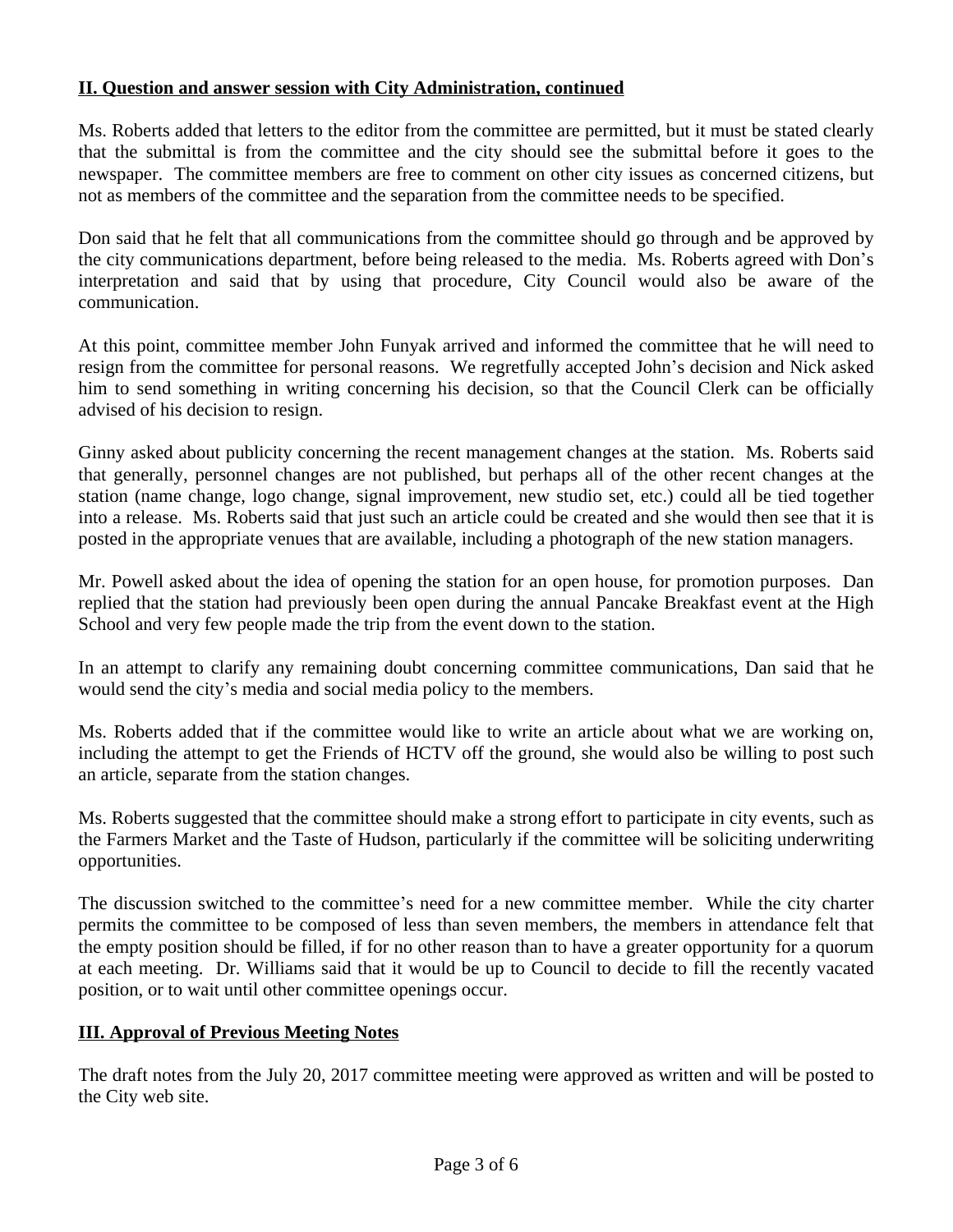# **IV. Station Management Report - Dan Gerbracht & Barbara VanBlarcum**

Barb VanBlarcum reported that she and Dan had met with the Hudson High School Graphic Arts / Video Production instructor, Mr. Mike Ondash concerning the upcoming school year and the spring field production class that will take place at the HCTV studio. Mr. Ondash shared his syllabus for the year and discussed how the field production class would fit into his plan. They also discussed the video club that is a part of Mr. Ondash's class and there is some interest from the club members in helping with HCTV's sports and concert productions.

Dan reported that the new studio set is nearly complete and will be assembled on Friday. The new set is under budget and additional enhancements are being considered, including large picture displays for the set windows, which are being produced by WRA graphics. The new set designed and built by Chris Dolciato, will include a custom designed desk. The set should be complete for the recording of the September "Good Day in Hudson" program on Wednesday, which will include Chris Dolciato as a guest.

Barb said that a member of the Rotary Club of Hudson will be visiting the station in the next week and has an interest in producing a public access program about her consultant training interests. The long awaited Malabar Farm / WRA public access program was completed and has been on the schedule for the past week.

First Congregational Church recorded a new program for public access relating to the church's bible study and inspirational program. A church member will be producing and editing the program. Frank Youngwerth produced an Oral History program with Hudson City Schools Foundation President Ed Sogan. Mr. Youngwerth has also arranged for an Oral History program with a World War II veteran, who will be interviewed by his daughter. Two more war veterans from the Gables of Hudson will also be interviewed in the next few weeks.

# **V. Community Organization Liaison**

Barb said that the visit to the second Community Day for the Hudson Farmers Market on August 12 was an opportunity for her to interface with people that may be interested in getting involved with HCTV

Nick also reported that he had contacted the management of Taste of Hudson concerning participating in the upcoming event. He has not heard a response from Taste as of yet. Dan mentioned that the executive director of the event will be in on Wednesday to record some promotion of the event and Dan would reach out to her at that time.

Nick said that he did send out another e-mail blast to 31 local organizations. He did get a response from Mr. Ed Sogan about producing a program for the upcoming Hudson High School Hall of Fame inductions. The Distinguished Alumni Hall of Fame inductions will be held on October 7, 2017 and will be recorded by HCTV.

# **VI. Friends of Hudson Community Television**

No date was set for an update meeting of the Friends of HCTV organization. An update meeting is needed to get things moving with the group.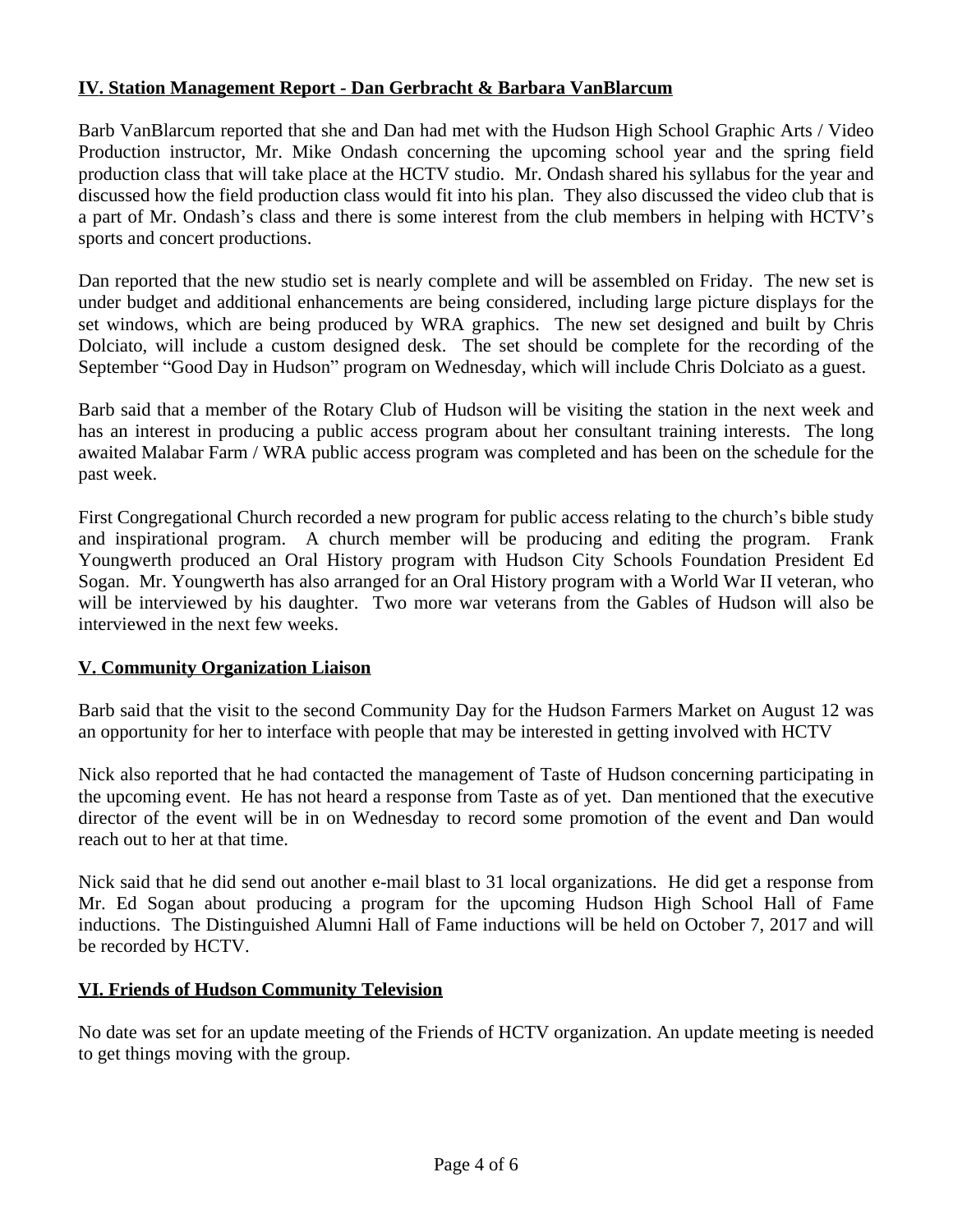## **VII. New Access Programming**

Ginny said that she still plans to complete work on the History of Safety Town program that she and Barb have been working on. Dan said that he recorded the Civil War Walking Tour that was recently conducted by Gwendolyn Mayer, Archivist of the Hudson Library and Historical Society. Dan was very happy with the resulting program from the event and hopes to record more of Ms. Mayer's walking tours before the end for the year.

## **VIII. Election of Committee Officers**

Nominations were opened for the Committee Chair. Ginny nominated Nick for Chair and Jeff Russell seconded the nomination. The committee members voted to keep Nick as the Chair. Ginny also nominated Jeff as the Committee Vice Chair. Don seconded the nomination and the committee voted Jeff as Vice Chair.

## **IX. Previous Meeting Follow Up & Once Around**

Jeff asked if it was possible to make DVDs of HCTV productions and award them as prizes at Taste of Hudson or other similar events. Dan said that he has plenty of DVDs in storage and that he tried to give them away at the last Pancake Breakfast with very limited results.

Dan said that he had suggested a "take over event" for the Hudson High Video Club to Mr. Ondash, where the club members would do whatever they want in the studio for a program. Ginny liked the idea of getting students more involved with the station and Dan said that such a production could inspire more high school students to watch the station.

Ginny said that she was excited about the prospect of having a story in the Hub-Times about the changes to HCTV.

Dan asked for any suggestions for the old "Good Day in Hudson" set that is still on premises. The old set will be refurbished after work is completed on the new set.

Don asked about the status of the franchise payments from Spectrum. Dan responded that the last payment was slightly lower than the previous payments, but that reduction was a seasonal issue. Dan said that he knows that Council is considering the repayment question concerning HCTV operations for the city. No indication was made concerning resolution of the matter.

Nick asked if the football coverage team was in place. Dan said that all games will be covered and he feels that he will have enough crew for the games. He also reports that the cost of the coverage should drop, due to utilization of more volunteer crew members. Dan said that former Hudson High student Addison Carbone would join Mike Rickman in the press box as color commentator for football coverage.

Nick said that he spoke personally to Mr. Jim Stifler, Economic Development Director for the city about reviving the Business Link program. It is hoped that Business Link would be a possible fulfillment of the Entrepreneurial initiative of the Burton D. Morgan grant. Dan said that he had not spoken to Mr. Stifler any further about Business Link.